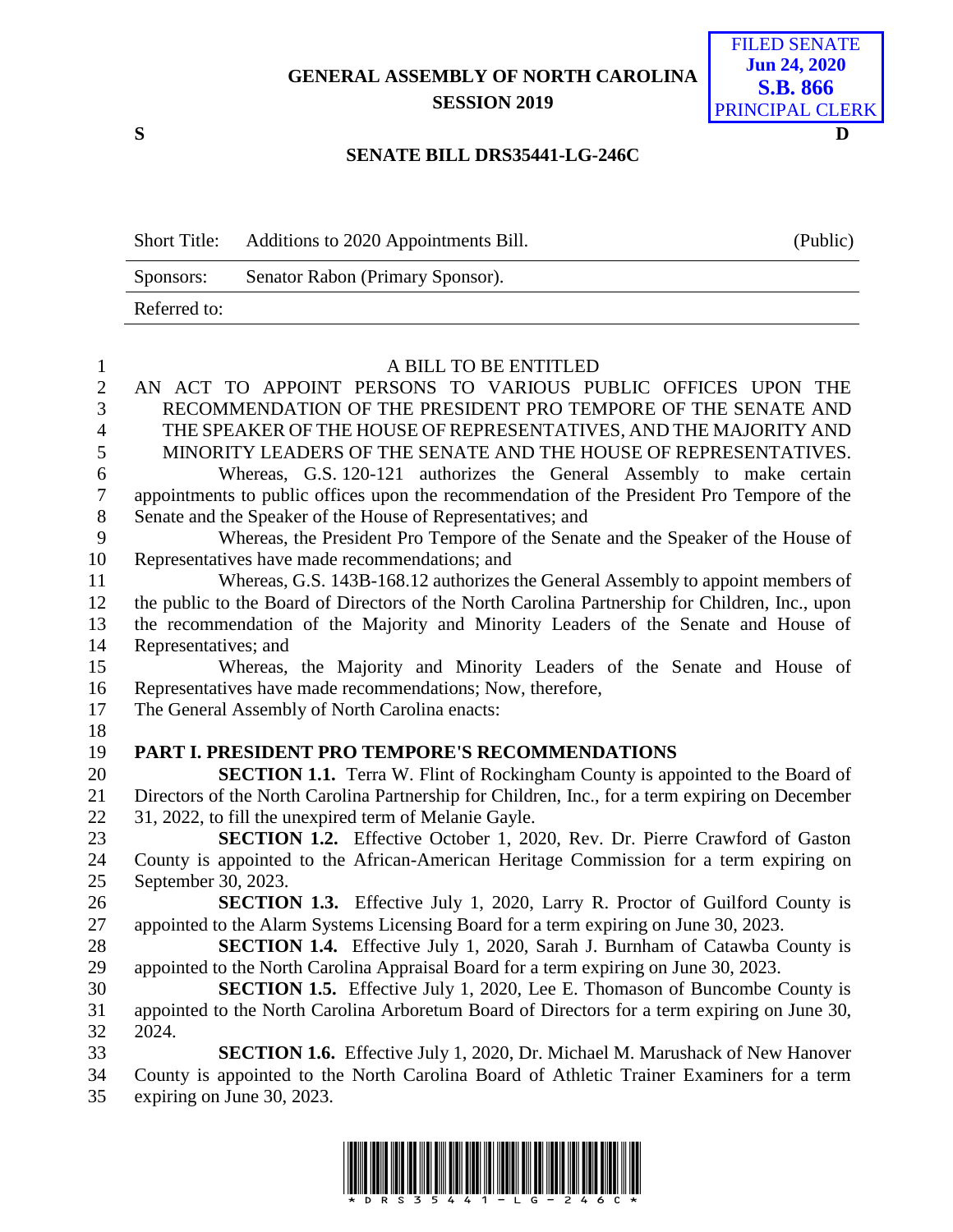**SECTION 1.7.** Effective July 1, 2020, Dr. Elizabeth G. Gilleland of Wake County is appointed to the North Carolina Child Care Commission for a term expiring on June 30, 2020. **SECTION 1.8.** Effective September 1, 2020, Robert J. Kellogg of Gaston County, James Pressly of Iredell County, Thomas E. Smith of Robeson County, Sallie P. Surface of Hertford County, and Owen J. Thomas of Robeson County are appointed to the North Carolina Housing Partnership for terms expiring on August 31, 2023. **SECTION 1.9.** Effective September 1, 2020, Lauren M. Genesky of Wake County, Patrick C. Miller of Greene County, Randall Penfield of Guilford County, Dr. Christopher G. Blanton of Watauga County, and Dr. Hank Weddington of Catawba County are appointed to the North Carolina Professional Educator Preparation and Standards Commission for terms expiring on August 31, 2022. **SECTION 1.10.** Effective August 1, 2020, Lucinda S. Chandler of Mecklenburg County is appointed to the North Carolina Real Estate Commission for a term expiring on July 31, 2023. **SECTION 1.11.** Effective July 1, 2020, Joan Sutton of Mecklenburg County is appointed to the North Carolina Recreational Therapy Licensure Board for a term expiring on June 30, 2023. **SECTION 1.12.** Effective July 1, 2020, Leila R. Goodwin of Wake County and Edward Goscicki of Union County are appointed to the North Carolina State Water Infrastructure Authority for terms expiring on June 30, 2022. **SECTION 1.13.** Effective January 1, 2021, Victor Riley of Wake County is appointed to the State Board of Proprietary Schools for a term expiring on December 30, 2026. **SECTION 1.14.** Effective November 1, 2020, Constance H. Rose of Dare County is appointed to the Board of Directors of the Roanoke Island Historical Association, Inc., for a term expiring on September 30, 2023. **SECTION 1.15.** Effective July 1, 2020, Margaret Currin of Wake County, Jeffrey T. Hyde of Guilford County, and Brian P. LiVecchi of Wake County are appointed to the Rules Review Commission for terms expiring on June 30, 2022. **SECTION 1.16.** Effective July 1, 2020, Todd C. Muench of Orange County and Christopher E. Deal of Pender County are appointed to the Well Contractors Certification Commission for terms expiring on June 30, 2023. **SECTION 1.17.** Effective July 1, 2020, Walter H. James of Rockingham County is appointed to the North Carolina On-Site Wastewater Contractors and Inspectors Certification Board for a term expiring on July 1, 2023. **SECTION 1.18.** Effective July 1, 2020, Patricia E. Pitts of Mecklenburg County is appointed to the North Carolina Board of Dietetics/Nutrition for a term expiring on June 30, 2023. **SECTION 1.19.** Effective January 1, 2021, Dr. Clarence G. Newsome of Mecklenburg County is appointed to the State Ethics Commission for a term expiring on December 31, 2024. **SECTION 1.20.** Effective July 1, 2020, Cory S. Causby of Haywood County and Julie L. Hart of Henderson County are appointed to the North Carolina Center for the Advancement of Teaching Board of Trustees for terms expiring on June 30, 2024. **SECTION 1.21.** Effective September 1, 2020, Sheriff Larry M. Pierce of Wayne County, Christine F. Strader of Rockingham County, Sarah M. Kirkman of Iredell County, and Bryan S. Miller of Caswell County are appointed to the Domestic Violence Commission for terms expiring on August 31, 2022. **SECTION 1.22.** Effective July 1, 2020, Dean C. Hilton of Bladen County and Theodore Westmoreland of Cleveland County are appointed to the Rural Infrastructure Authority

for terms expiring on June 30, 2023.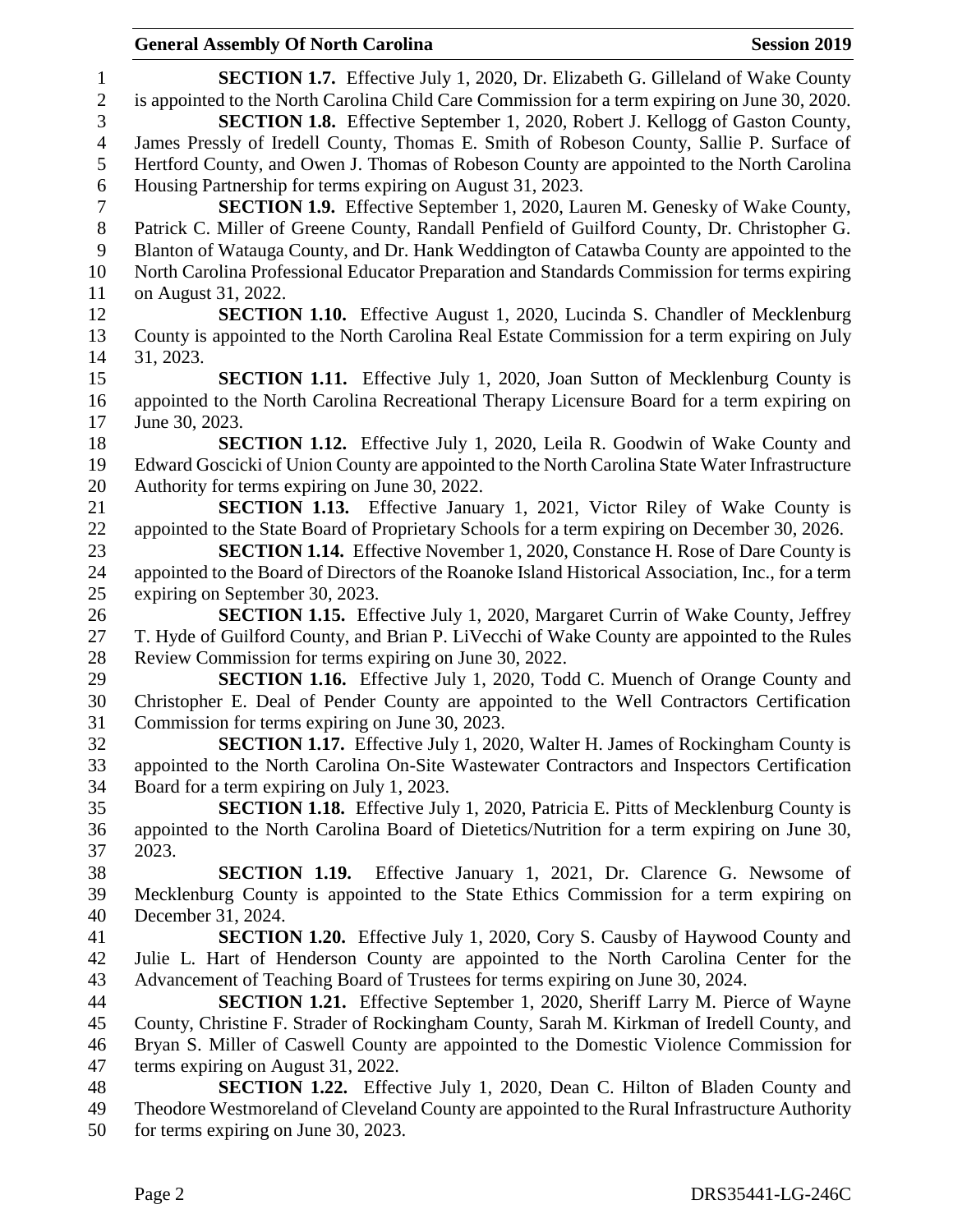**SECTION 1.23.** Effective October 1, 2020, Owen D. Andrews of Craven County is appointed to the Outdoor Heritage Advisory Council for a term expiring on September 30, 2024. **SECTION 1.24.** Effective January 1, 2021, Chief Jeffrey H. Ledford of Cleveland County and Brian T. Drew of Wake County are appointed to the 911 Board for terms expiring on December 31, 2024. **SECTION 1.25.** Effective September 1, 2020, Bryan F. Jones of Burke County is appointed to the Commission on Indigent Defense Services for a term expiring on August 31, 2024. **SECTION 1.26.** Effective January 1, 2021, Dianne M. Layden of Perquimans County is appointed to the North Carolina Board of Nursing for a term expiring on December 31, 2024. **SECTION 1.27.** Effective July 1, 2020, Michael Daniels of Pitt County and Nyi N. Mint of Orange County are appointed to the North Carolina Addictions Specialist Professional Practice Board for terms expiring on June 30, 2023. **SECTION 1.28.** Effective October 1, 2020, Zachary Bolen of Wake County is appointed to the Dispute Resolution Commission for a term expiring on September 30, 2023. **SECTION 1.29.** Effective July 1, 2020, Kimberly Turk of Durham County and Valory K. Hicks of Wake County are appointed to the North Carolina Board of Massage and Bodywork Therapy for terms expiring on June 30, 2023. **SECTION 1.30.** Effective January 1, 2021, Craig Schauer of Wake County is appointed to the State Judicial Council for a term expiring on December 31, 2024. **SECTION 1.31.** George G. Hoyle of Guilford County is appointed to the University of North Carolina Greensboro Board of Trustees for a term expiring on June 30, 2021. **SECTION 1.32.** Kyle Petty of Mecklenburg County is appointed to the University of North Carolina School of the Arts Board of Trustees for a term expiring on June 30, 2021. **SECTION 1.33.** Effective July 1, 2020, Stephanie R. Deaver of Guilford County and Dr. Sy A. Saeed of Pitt County are appointed to the Commission for Mental Health, Developmental Disabilities and Substance Abuse Services for terms expiring on June 30, 2023. **SECTION 1.34.** Heath Jenkins of Lincoln County and Holly Audette of Pasquotank County are appointed to the Disciplinary Hearing Commission of the North Carolina State Bar for terms expiring on June 30, 2021. **SECTION 1.35.** Richard B. Montague of Mitchell County is appointed to the North Carolina Institute of Medicine Board of Directors for a term expiring on December 31, 2021. **SECTION 1.36.** Jennifer K. Morris of New Hanover County is appointed to the North Carolina Board of Electrolysis Examiners for a term expiring on December 31, 2021. **SECTION 1.37.** Effective July 1, 2020, Robert M. Cox of Mecklenburg County and Nathan Willis of Wake County are appointed to the Umstead Act Unfair Competition Panel for terms expiring on June 30, 2024. **SECTION 1.38.** Perry R. Safran of Wake County is appointed to the North Carolina State University Board of Trustees for a term expiring on June 30, 2023. **SECTION 1.39.** Eric J. Bergevin of Chowan County is appointed to the North Carolina State Banking Commission for a term expiring on March 31, 2024. **SECTION 1.40.** Kelly L. Cobb of Caswell County is appointed to the License to Give Trust Fund Commission for a term expiring on December 31, 2021. **SECTION 1.41.** Effective January 1, 2021, Robb D. Jansen of Wake County is appointed to the North Carolina Board of Funeral Service for a term expiring on December 31, 2023. 

## **PART II. SPEAKER'S RECOMMENDATIONS**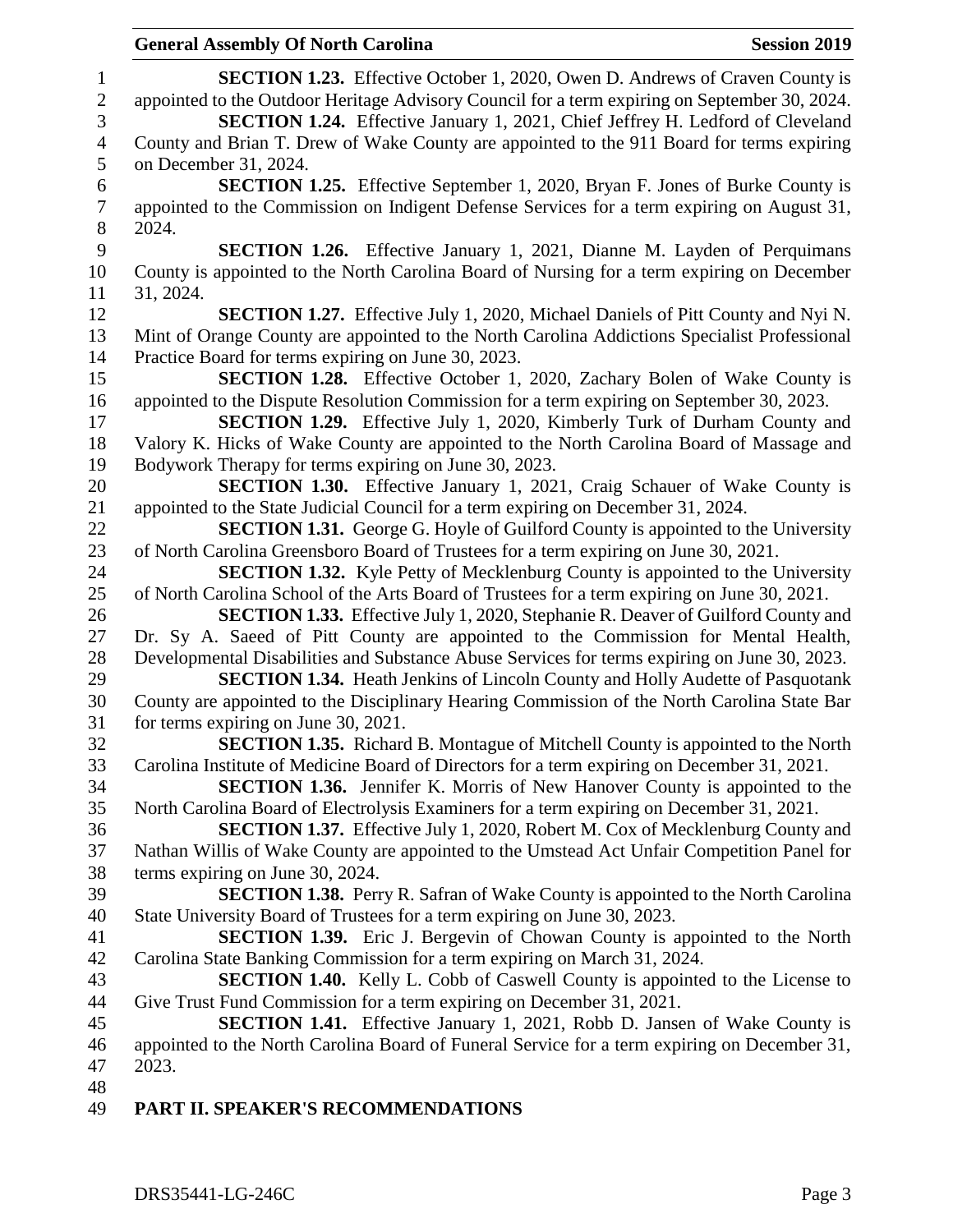## **SECTION 2.1.** Effective July 1, 2020, Laura Puckett Fout of Mecklenburg County and Dr. Lissa H. Juedemann of Henderson County are appointed to the Acupuncture Licensing Board for terms expiring on June 30, 2023. **SECTION 2.2.** Effective October 1, 2020, Edward C. Robinson, II, of Durham County is appointed to the African-American Heritage Commission for a term expiring on September 30, 2023. **SECTION 2.3.** Effective July 1, 2020, Jeffrey J. Smith of Yadkin County is appointed to the North Carolina Agricultural Finance Authority for a term expiring on July 1, 2023. **SECTION 2.4.** Effective July 1, 2020, the Honorable Timothy Tallent of Cabarrus County and Jack C. "Cal" Morgan, III, of New Hanover County are appointed to the North Carolina Appraisal Board for terms expiring on June 30, 2023. **SECTION 2.5.** Effective July 1, 2020, Harold T. Owen of Alamance County is appointed to the North Carolina Arboretum Board of Directors for a term expiring on June 30, 2024. **SECTION 2.6.** Effective August 1, 2020, Travis J. Mash of Davie County, Martin H. Baker of Alamance County, and Dr. Jeffrey P. Carley of Cleveland County are appointed to the North Carolina Board of Athletic Trainer Examiners for terms expiring on July 31, 2023. **SECTION 2.7.** Effective July 1, 2020, Robert Seligson of Wake County is appointed to the Centennial Authority for a term expiring on June 30, 2024. **SECTION 2.8.** Effective July 1, 2020, John Zackary Everhart of Carteret County and Amelie F. Schoel of Union County are appointed to the North Carolina Child Care Commission for terms expiring on June 30, 2022. **SECTION 2.9.** Effective July 1, 2020, Renee D. Kumor of Henderson County is appointed to the North Carolina Clean Water Management Trust Fund Board of Trustees for a term expiring on July 1, 2023. **SECTION 2.10.** Effective July 1, 2020, William J. Turpish of Cleveland County is appointed to the Cleveland County Community College Board of Trustees for a term expiring on June 30, 2024. **SECTION 2.11.** Effective July 1, 2020, James B. Steele of New Hanover County is appointed to the North Carolina Code Qualifications Board for a term expiring on June 30, 2024. **SECTION 2.12.** Effective July 1, 2020, Christi C. Nicholson of Pitt County is appointed to the North Carolina Board of Dietetics/Nutrition for a term expiring on June 30, 2023. **SECTION 2.13.** Effective September 1, 2020, Vickie S. Pait of Columbus County, Dawn L. "Kriquette" Davis of Wayne County, Sheriff Hans Miller of Onslow County, Tiffany Bell of Buncombe County, Amedia H. Vaughan-Jones of Davie County, and Sarah M. Owens of Rutherford County are appointed to the Domestic Violence Commission for terms expiring on August 31, 2022. **SECTION 2.14.** Effective December 1, 2020, Russell L. Proctor, III, of Nash County is appointed to the Economic Investment Committee for a term expiring on November 30, 2022. **SECTION 2.15.** Representative Hugh Blackwell of Burke County is appointed to the Education Commission of the States for a term expiring on December 31, 2021. **SECTION 2.16.** Effective October 1, 2020, Dr. Stacey R. Watkins-Griffith of Rutherford County and Larry D. Gabriel of Johnston County are appointed to the North Carolina State Board of Examiners of Fee-Based Practicing Pastoral Counselors for terms expiring on September 30, 2024. **SECTION 2.17.** Effective July 1, 2020, Wanda Burns-Ramsey of Johnston County is appointed to the North Carolina State Commission of Indian Affairs for a term expiring on June 30, 2022.

**General Assembly Of North Carolina Session 2019 Session 2019**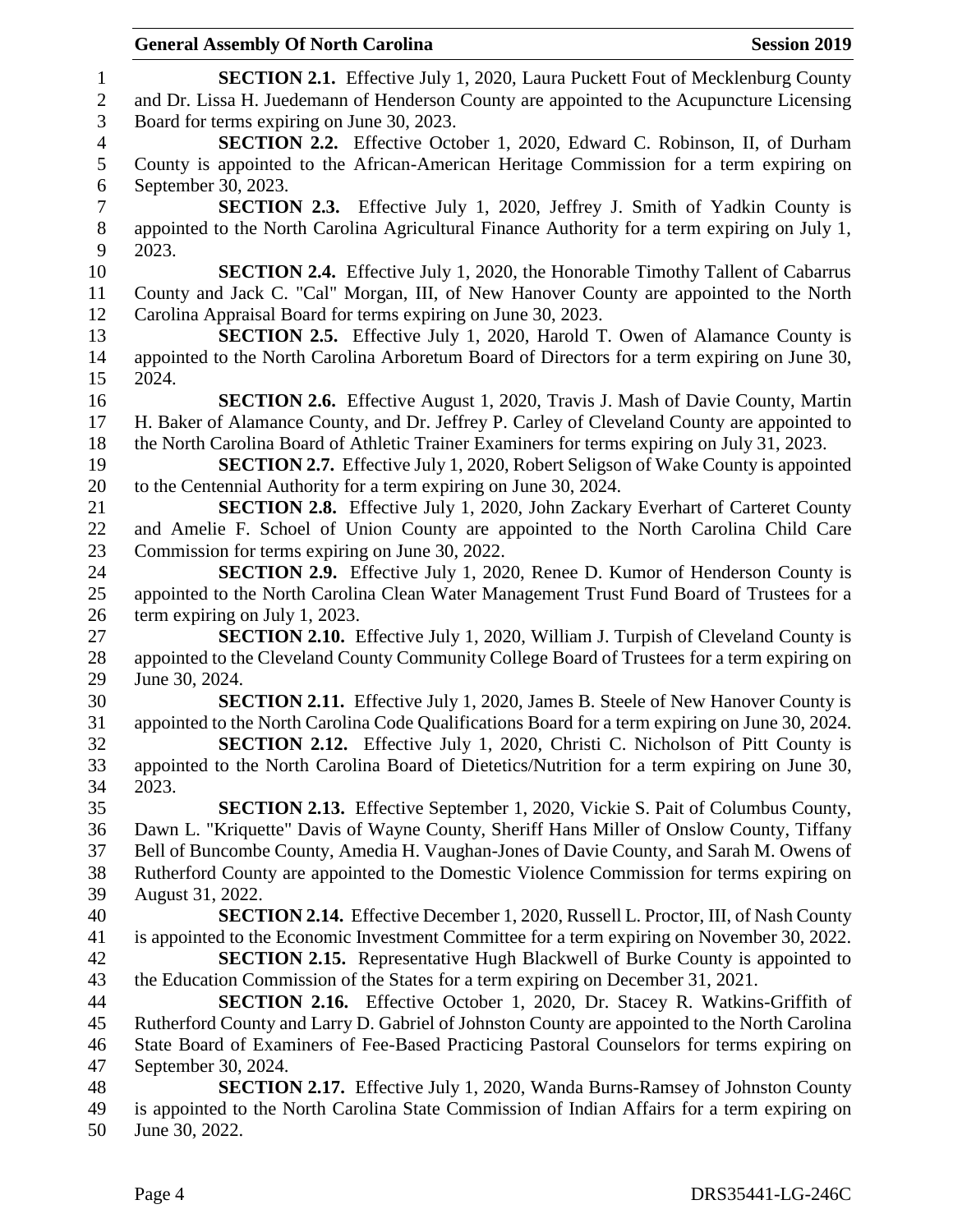**SECTION 2.18.** Effective September 1, 2020, William A. "Gus" Anthony of Gaston County is appointed to the Commission on Indigent Defense Services for a term expiring on August 31, 2024. **SECTION 2.19.** Effective July 1, 2020, Pamela R. White of Forsyth County, Cheryl White-Smith of Bladen County, and Beverly F. Woodel of Burke County are appointed to the North Carolina Interpreter and Transliterator Licensing Board for terms expiring on June 30, 2023. **SECTION 2.20.** Effective October 1, 2020, Steven D. Hill of Wake County is appointed to the North Carolina Irrigation Contractors' Licensing Board for a term expiring on September 30, 2023. **SECTION 2.21.** Effective January 1, 2021, Ronald L. Smith, Sr., of Wake County is appointed to the Judicial Standards Commission for a term expiring December 31, 2026. **SECTION 2.22.** Effective January 1, 2021, Joe M. Cabaleiro of Wake County, Dr. David B. Leeser of Pitt County, Michael Tramber of Forsyth County, and Linda Darden of Forsyth County are appointed to the License to Give Trust Fund Commission for terms expiring December 31, 2022. **SECTION 2.23.** Effective January 1, 2021, Patrick B. Armeen of Mecklenburg County is appointed to the North Carolina Locksmith Licensing Board for a term expiring on December 31, 2023. **SECTION 2.24.** Effective July 1, 2020, the Honorable William Brawley of Mecklenburg County is appointed to the North Carolina Medical Board for a term expiring on June 30, 2023. **SECTION 2.25.** Effective July 1, 2020, Charles Thomas Gunn, Jr., of Cleveland County is appointed to the Commission for Mental Health, Developmental Disabilities and Substance Abuse Services for a term expiring on June 30, 2023. **SECTION 2.26.** Effective January 1, 2021, Charles D. Greene of Forsyth County, Earl W. Struble of Wake County, and Gregory Coltrain of Beaufort County are appointed to the 911 Board for terms expiring on December 31, 2024. **SECTION 2.27.** Effective July 1, 2020, David R. Swinney of Pasquotank County is appointed to the North Carolina On-site Wastewater Contractors and Inspectors Certification Board for a term expiring on July 1, 2023. **SECTION 2.28.** Effective October 1, 2020, John "Austin" Barnhill of Wake County is appointed to the Outdoor Heritage Advisory Council for a term expiring on September 30, 2024. **SECTION 2.29.** Effective January 1, 2021, Dr. Paul Popish of Orange County, Madison S. Downing of Pitt County, and Reverend Stanley A. Lewis of Halifax County are appointed to the North Carolina Partnership for Children, Inc., for terms expiring on December 31, 2023. **SECTION 2.30.** Effective July 1, 2020, Patrick Molamphy of Moore County is appointed to the North Carolina State Ports Authority for a term expiring on June 30, 2022. **SECTION 2.31.** Effective September 1, 2020, Dr. Charles Westley Wood of Wilkes County, Dr. Van O. Dempsey, III, of New Hanover County, Dr. Connie O. Locklear of Robeson County, and Samuel H. Houston, Jr., of Wake County are appointed to the North Carolina Professional Educator Preparation and Standards Commission for terms expiring on August 31, 2022. **SECTION 2.32.** Effective January 1, 2021, James A. Galati of Wake County is appointed to the State Board of Proprietary Schools for a term expiring on December 31, 2026. **SECTION 2.33.** Effective July 1, 2020, Thomas R. Lawing, Jr., of Mecklenburg County is appointed to the North Carolina Real Estate Commission for a term expiring on June 30, 2023.